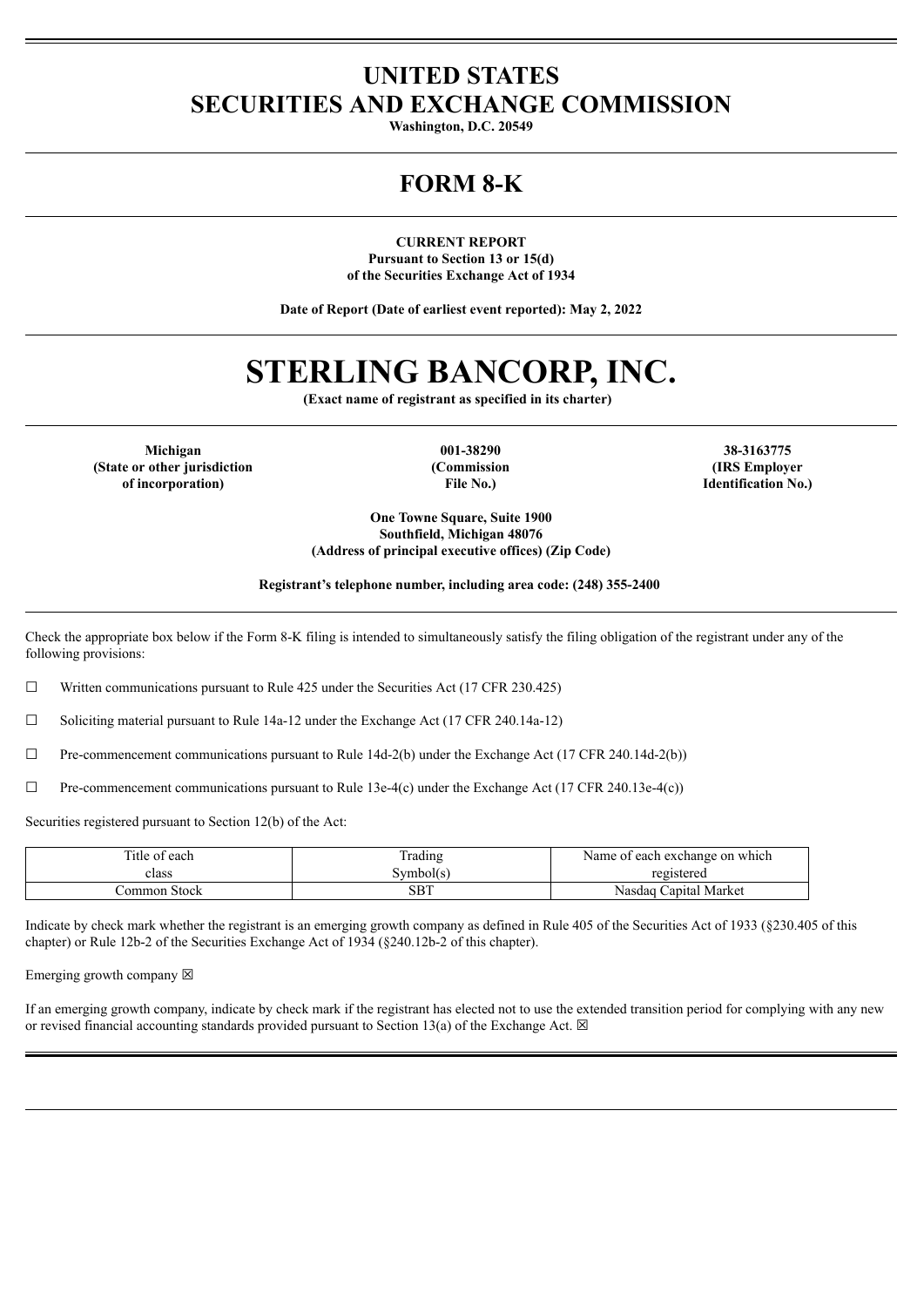#### **Item 2.02. Results of Operations and Financial Condition.**

On May 2, 2022, Sterling Bancorp, Inc. (the "*Company*") issued a press release announcing its financial highlights for the quarter ended March 31, 2022. A copy of the Company's press release is attached as Exhibit 99.1 to this Current Report on Form 8-K and is incorporated by reference into this Item 2.02.

The information provided in Item 2.02 of this Current Report, including Exhibit 99.1, shall not be deemed to be "filed" for purposes of Section 18 of the Securities Exchange Act of 1934, as amended, or otherwise subject to the liabilities of that section.

#### FORWARD-LOOKING STATEMENTS

This Current Report on Form 8-K contains certain statements that are, or may be deemed to be, "forward-looking statements" within the meaning of Section 27A of the Securities Act of 1933, as amended, and Section 21E of the Securities Exchange Act of 1934, as amended, regarding the Company's plans, expectations, thoughts, beliefs, estimates, goals and outlook for the future that are intended to be covered by the protections provided under the Private Securities Litigation Reform Act of 1995. These forward-looking statements reflect our current views with respect to, among other things, future events and our financial performance. These statements are often, but not always, made through the use of words or phrases such as "may," "might," "should," "could," "predict," "potential," "believe," "expect," "attribute," "continue," "will," "anticipate," "seek," "estimate," "intend," "plan," "projection," "goal," "target," "outlook," "aim," "would" and "annualized," or the negative versions of those words or other comparable words or phrases of a future or forward-looking nature. These forward-looking statements are not historical facts, and they are based on current expectations, estimates and projections about our industry, management's beliefs and certain assumptions made by management, many of which, by their nature, are inherently uncertain and beyond our control. Accordingly, we caution you that any such forward-looking statements are not guarantees of future performance and are subject to risks, assumptions, estimates and uncertainties that are difficult to predict. The risks, uncertainties and other factors detailed from time to time in our public filings, including those included in the disclosures under the headings "Cautionary Note Regarding Forward-Looking Statements" and "Risk Factors" in our Annual Report on Form 10-K filed with the Securities and Exchange Commission on March 31, 2022, subsequent periodic reports and future periodic reports, could affect future results and events, causing those results and events to differ materially from those views expressed or implied in the Company's forward-looking statements. Should one or more of the foregoing risks materialize, or should underlying assumptions prove incorrect, actual results or outcomes may vary materially from those projected in, or implied by, such forward-looking statements. Accordingly, you should not place undue reliance on any such forward-looking statements. The Company disclaims any obligation to update, revise, or correct any forward-looking statements based on the occurrence of future events, the receipt of new information or otherwise.

#### **Item 9.01. Financial Statements and Exhibits.**

#### **(d) Exhibits**

| No.  | <b>Description</b>                                                                                                                       |
|------|------------------------------------------------------------------------------------------------------------------------------------------|
| 99.1 | Company press release dated May 2, 2022                                                                                                  |
| 104  | Cover Page Interactive Data File. The cover page XBRL tags are embedded within the inline XBRL document (contained<br>in Exhibit $101$ ) |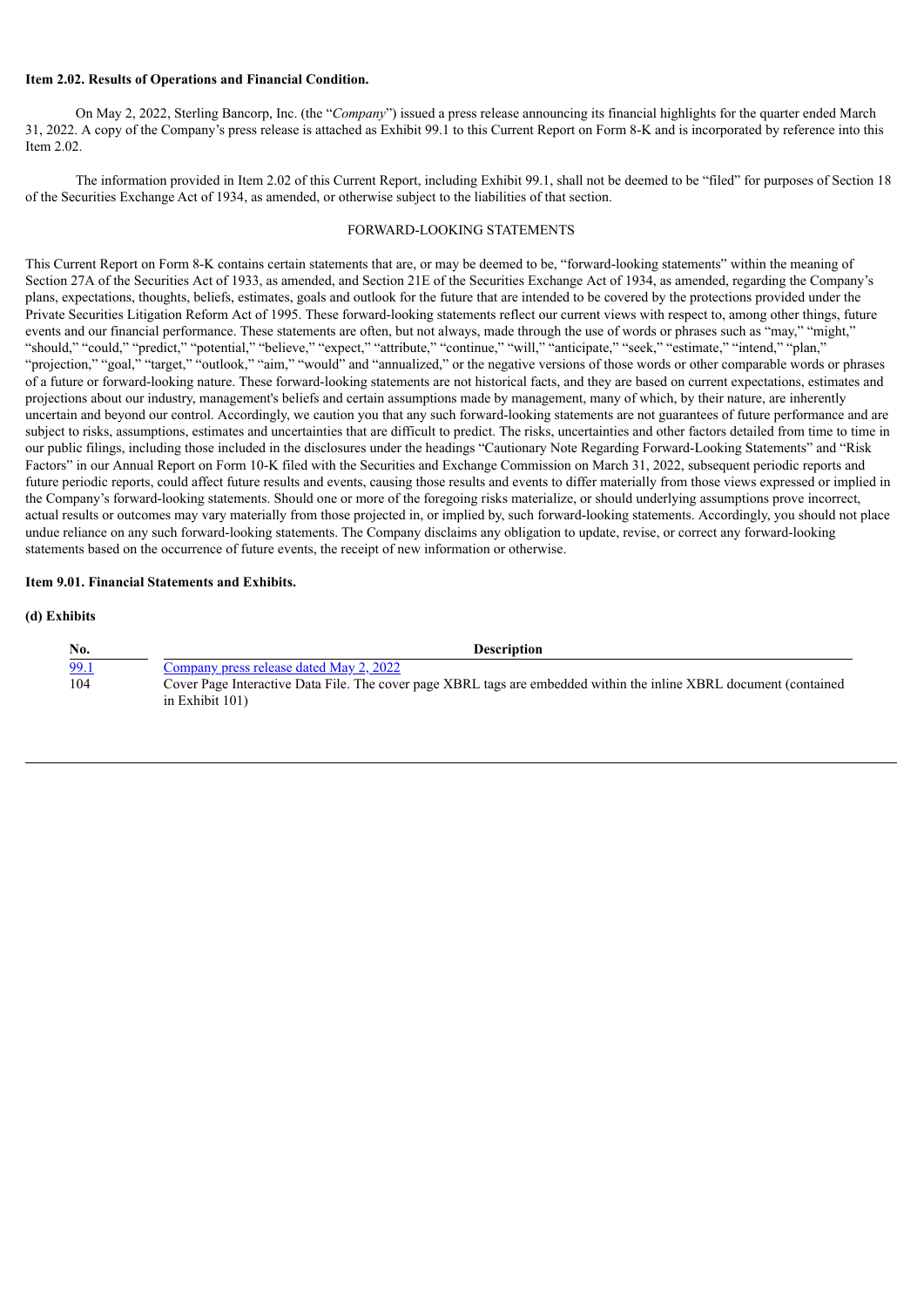## SIGNATURE

Pursuant to the requirements of the Securities Exchange Act of 1934, as amended, the registrant has duly caused this report to be signed on its behalf by the undersigned hereunto duly authorized.

# **Sterling Bancorp, Inc.**

By: /s/ Karen Knott

Karen Knott Chief Financial Officer

Date: May 2, 2022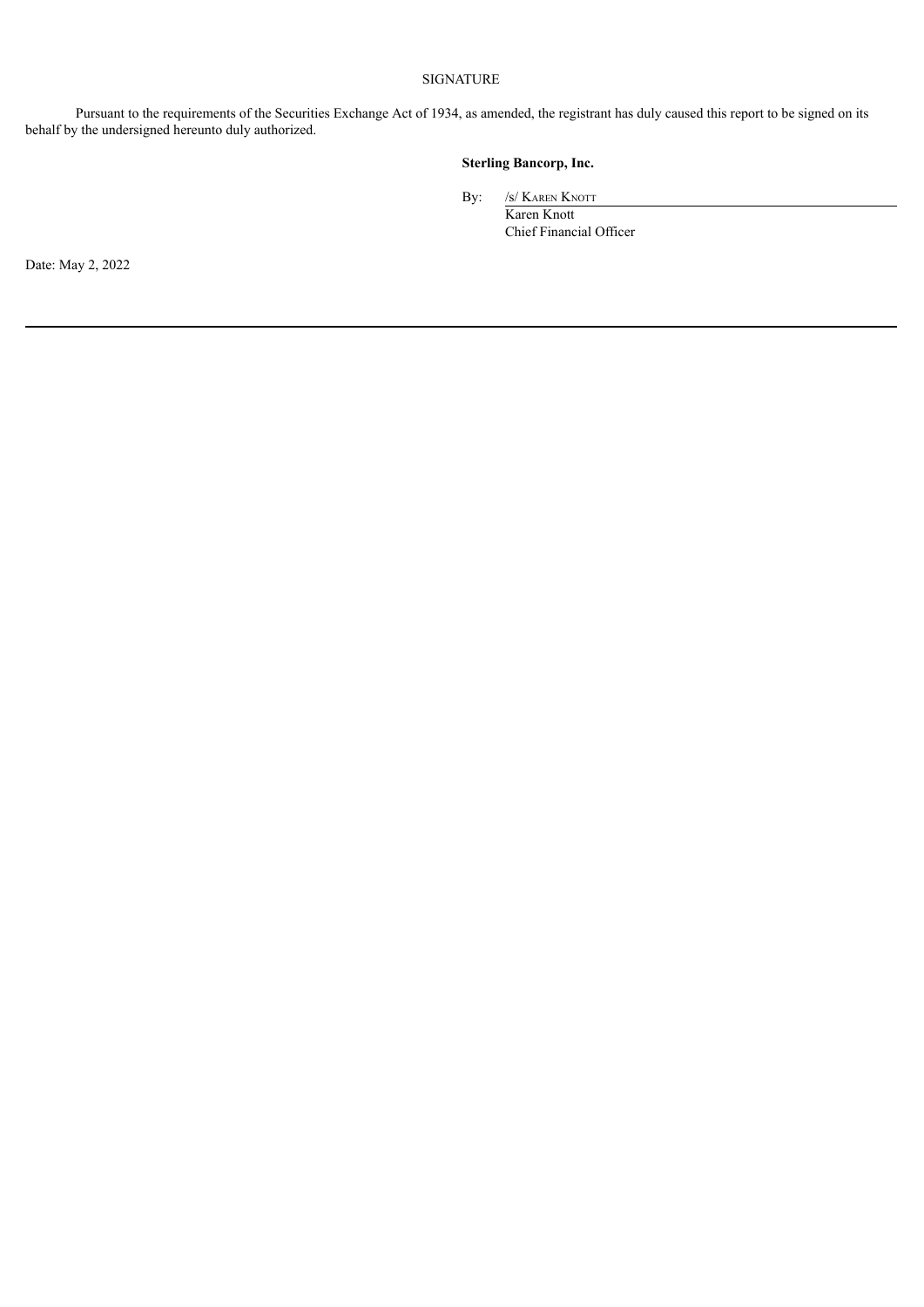<span id="page-3-0"></span>

#### **Sterling Bancorp Reports First Quarter 2022 Financial Results**

**Southfield, Michigan, May 2, 2022** — Sterling Bancorp, Inc. (NASDAQ: SBT) ("Sterling" or the "Company"), the holding company of Sterling Bank and Trust, F.S.B. (the "Bank"), today reported its unaudited financial results for the first quarter ended March 31, 2022.

#### **First Quarter 2022 Highlights**

- **· Net income of \$5.3 million, or \$0.10 per diluted share**
- **· Net interest margin of 3.03%**
- **· Non-interest expense of \$19.4 million**
- Provision (recovery) for loan losses of \$(4.3) million; ratio of allowance for loan losses to total loans held for investment of 2.80%
- **· Shareholders' equity of \$341.4 million**
- Bank capital ratios continue to be in excess of minimum ratios required to be considered "well-capitalized" with a leverage ratio of 13.65%, a **total risk-based capital ratio of 23.29% and a common equity tier one ratio of 22.02%**
- The Company's consolidated leverage ratio of 12.23%, total risk-based capital ratio of 23.21% and common equity tier one ratio of 19.72% **continue to exceed minimum regulatory capital requirements**
- **· Total deposits of \$2.2 billion**
- **· Total gross loans of \$1.9 billion**
- Nonperforming loans and troubled debt restructurings were \$46.9 million (or 2.50% of total loans held for investment) compared to **\$65.3 million (or 3.25% of total loans held for investment) at December 31, 2021**
- Sale of commercial real estate loans held for sale, primarily consisting of loans secured by single-room occupancy hotel properties, for cash **proceeds of \$49.6 million**

The Company reported net income of \$5.3 million, or \$0.10 per diluted share, for the quarter ended March 31, 2022, compared to net income of \$8.1 million, or \$0.16 per diluted share, for the quarter ended December 31, 2021.

"Sterling's first quarter of 2022 produced several improvements and milestones. Most importantly, our credit quality metrics continue the improvement that we have witnessed over the past few quarters. This was accomplished by both the continued hard work of our credit loss mitigation efforts and the successful sale of higher risk single room occupancy loans with original balances of approximately \$62 million. Additionally, we continued to make meaningful progress on resolving the multiple regulatory matters as contained in our Formal Agreement with the OCC. The volume of remedial work remains substantial but the progress to date has been significant," said Thomas M. O'Brien, Chairman, President, and Chief Executive Officer.

#### **Balance Sheet**

**Total Assets** – Total assets of \$2.8 billion as of March 31, 2022 reflected a decrease of \$67.7 million, or 2%, from \$2.9 billion at December 31, 2021.

Cash and due from banks increased \$75.0 million, or 18%, to \$486.7 million at March 31, 2022 compared to \$411.7 million at December 31, 2021. Investment securities, which we consider part of our liquid assets, increased \$50.5 million, or 16%, to \$364.4 million at March 31, 2022 compared to \$313.9 million at December 31, 2021.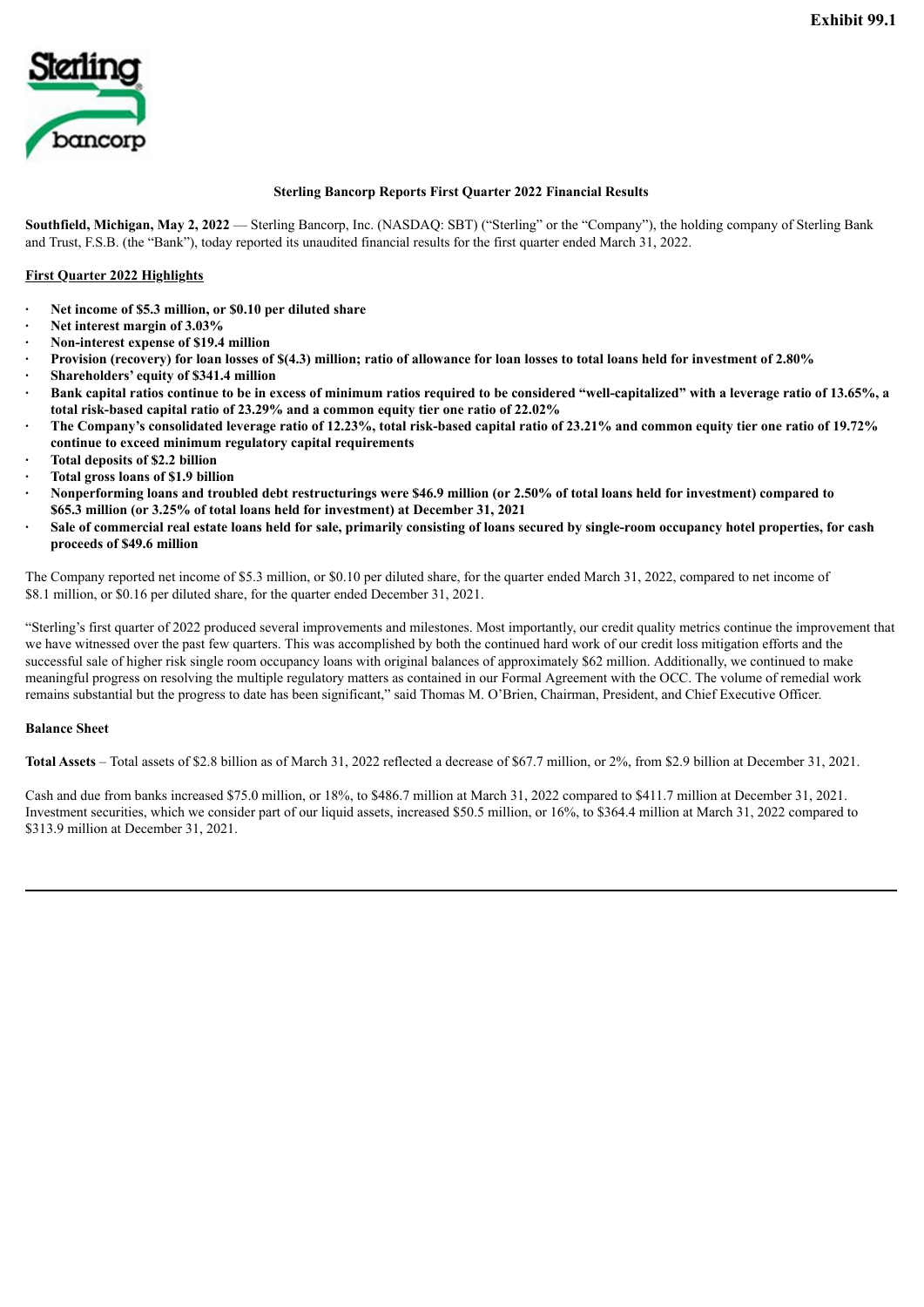Total loans held for investment of \$1.9 billion at March 31, 2022 reflected a decline of \$138.2 million, or 7%, from \$2.0 billion at December 31, 2021. In regard to loans held for sale, in February 2022, the Company sold substantially all of the commercial real estate loans held for sale for cash proceeds of \$49.6 million.

**Total Deposits** – Total deposits of \$2.2 billion at March 31, 2022 reflected a decrease of \$61.6 million, or 3%, from December 31, 2021. Money market, savings and NOW deposits of \$1.3 billion were relatively unchanged from December 31, 2021. Time deposits decreased \$76.0 million, or 9%, compared to December 31, 2021. Noninterest-bearing deposits were \$64.9 million at March 31, 2022 compared to \$63.8 million at December 31, 2021. There were no outstanding brokered deposits at March 31, 2022. Brokered deposits, included in time deposits, were \$20.1 million at December 31, 2021.

**Capital** – Total shareholders' equity was \$341.4 million as of March 31, 2022 compared to \$343.6 million at December 31, 2021. The decline in shareholders' equity is attributable to accumulated other comprehensive income (loss) due to unrealized losses on our investment securities portfolio, which is primarily attributable to changes in market value due to the current rising interest rate environment. These changes do not necessarily impact our realized returns since the Bank has both the intent and ability to hold these investment securities until maturity or the price recovers.

The Bank, after consultation with the Office of the Comptroller of the Currency ("OCC"), determined that a risk-weighting of 100% should be applied to its Advantage Loan Program loans under the risk weighting requirements set forth under the Basel III capital rules for first-lien residential mortgage exposures commencing with the first quarter of 2022. Previously, the Company and the Bank generally applied a 50% risk weight to the Advantage Loan Program loans. The Bank exceeded all regulatory capital requirements required to be considered "well-capitalized" as of March 31, 2022, and the Company exceeded all applicable minimum regulatory capital requirements as of such date, as summarized in the following tables:

|                                                                    | <b>Minimum</b>      | <b>Company Actual</b> |
|--------------------------------------------------------------------|---------------------|-----------------------|
| <b>Company Capital</b>                                             | <b>Requirements</b> | at March 31,<br>2022  |
| Total adjusted capital to risk-weighted assets                     | 8.00%               | 23.21%                |
| Tier 1 (core) capital to risk-weighted assets                      | $6.00\%$            | 19.72%                |
| Common Equity Tier 1 (CET1)                                        | 4.50%               | 19.72%                |
| Tier 1 (core) capital to adjusted tangible assets (leverage ratio) | $4.00\%$            | 12.23%                |
|                                                                    |                     | <b>Bank Actual</b>    |
|                                                                    | <b>To Be Well</b>   | at March 31,          |
| <b>Bank Capital</b>                                                | Capitalized         | 2022                  |
| Total adjusted capital to risk-weighted assets                     | 10.00%              | 23.29%                |
| Tier 1 (core) capital to risk-weighted assets                      | $8.00\%$            | 22.02%                |
| Common Equity Tier 1 (CET1)                                        | $6.50\%$            | 22.02%                |

Tier 1 (core) capital to adjusted tangible assets (leverage ratio) 5.00% 13.65% 13.65%

**Asset Quality and Provision (Recovery) for Loan Losses** – A provision (recovery) for loan losses of \$(4.3) million was recorded for the first quarter of 2022 compared to a provision (recovery) for \$(6.1) million for the fourth quarter of 2021. The allowance for loan losses at March 31, 2022 was \$52.5 million, or 2.80% of total loans held for investment, compared to \$56.5 million, or 2.81% of total loans held for investment, at December 31, 2021.

Net recoveries during the first quarter of 2022 were \$0.2 million compared to net charge offs of \$7.6 million in the fourth quarter of 2021. Net charge offs in the fourth quarter of 2021 included \$7.9 million in write-downs of our recorded investment in commercial real estate loans reclassified to loans held for sale from loans held for investment.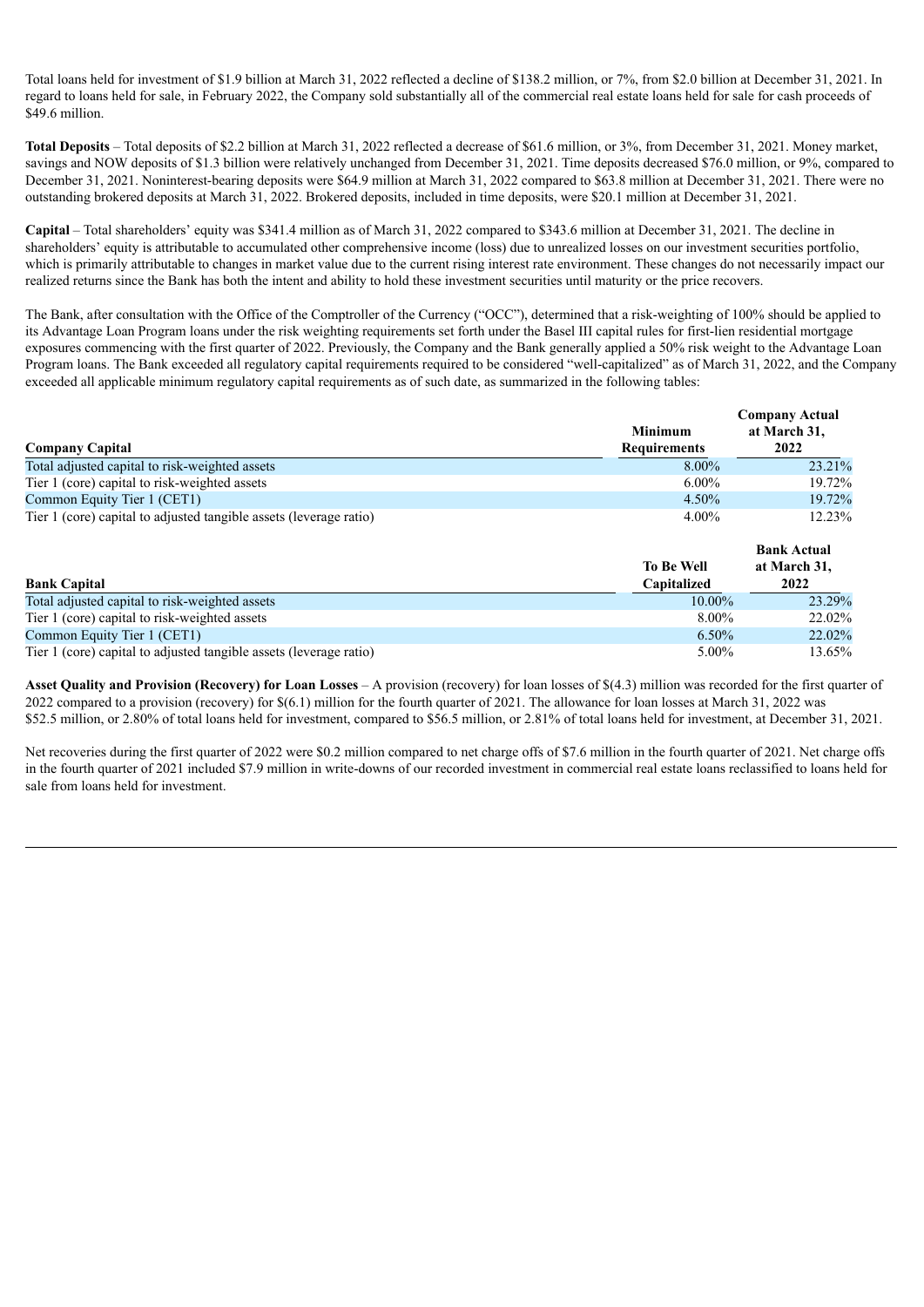Nonperforming assets at March 31, 2022 totaled \$54.1 million, or 1.93% of total assets, compared to \$83.3 million, or 2.90% of total assets, at December 31, 2021. Nonperforming assets at March 31, 2022 included \$44.2 million of nonperforming loans held for investment, \$7.2 million of nonaccrual loans held for sale and \$2.7 million of troubled debt restructurings. Nonperforming assets at December 31, 2021 included \$62.6 million of nonperforming loans held for investment, \$18.0 million of nonaccrual loans held for sale and \$2.7 million of troubled debt restructurings. Total gross loans delinquent 30 days or more decreased during the first quarter of 2022 to \$81.4 million, or 4.3% of total gross loans, from \$118.8 million, or 5.7% of total gross loans, at December 31, 2021.

"We continue to see improvement across all of our credit metrics. Included in the nonperforming assets are \$44.6 million of residential Advantage Loan Program loans of which approximately \$16.9 million are paying currently and likely will be moved to accrual status in the current year," said O'Brien.

## **Results of Operations**

**Net Interest Income and Net Interest Margin** – Net interest income for the first quarter of 2022 was \$21.3 million compared to \$21.7 million for the fourth quarter of 2021 and \$23.2 million for the first quarter of 2021. The decline in net interest income was due primarily to a decline in the average balance of our loan portfolio of \$170.9 million, or 8%, from \$2.2 billion in the fourth quarter of 2021 to \$2.0 billion in the first quarter of 2022, while the average balance of lower-yielding securities and other interest-earning liquid assets in the first quarter of 2022 increased \$17.7 million, or 2%, to \$802.8 million compared to \$785.1 million in the fourth quarter of 2021. The overall decline in interest income on interest earning assets was partially offset by a decrease in interest expense since our average rate paid on interest-bearing deposits declined from 0.47% in the fourth quarter of 2021 to 0.43% in the first quarter of 2022. Our average interest-bearing deposits decreased \$58.6 million in the first quarter of 2022 from \$2.2 billion in the fourth quarter of 2021. Additionally, total average interest-bearing liabilities decreased in the first quarter of 2022 due to our repayment of borrowings of \$157.0 million with the FHLB in the fourth quarter of 2021.

The net interest margin of 3.03% for the first quarter of 2022 increased compared to 2.94% for the fourth quarter of 2021 and 2.45% for the first quarter of 2021. The increase in our net interest margin in the first quarter of 2022 was favorably impacted by an increase in the average rate on interest earning assets of 4 basis points and a decrease in the cost of average interest-bearing liabilities of 4 basis points, each as compared to the immediately prior quarter. The increase in the average rate on interest earning assets in the first quarter of 2022 related to interest collected from nonperforming commercial real estate loans and construction loans.

**Non-Interest Income** – Non-interest income for the first quarter of 2022 was \$1.4 million, a \$2.2 million decrease from \$3.6 million for the immediately prior quarter. Non-interest income for the fourth quarter of 2021 included \$2.9 million received from one of our insurance carriers in settlement of one of our policies at the same time as the settlement of the class action lawsuit. This decrease was partially offset by approximately \$0.4 million in recoveries of the loan valuation losses previously taken on the commercial real estate portfolio during the period it was reflected as loans held for sale and an increase in net servicing income of \$0.3 million due primarily to an increase in long-term interest rates, which increased the value of mortgage servicing rights.

**Non-Interest Expense** – Non-interest expense of \$19.4 million for the first quarter of 2022 reflected a decrease of \$0.5 million, or 2%, compared to \$19.9 million for the fourth quarter of 2021. This decrease was primarily due to a reduction in professional fees incurred due to the completion of certain refinements to the Bank's BSA/AML compliance programs from the fourth quarter of 2021. This decrease was partially offset by an increase in salaries and employee benefits. The fourth quarter of 2021 includes a reversal of deferred compensation of \$0.5 million that was forfeited in connection with an employee's termination of service.

**Income Tax Expense** – The effective tax rate was 30.3% for the first quarter of 2022 compared to 30.2% for the fourth quarter of 2021.

Mr. O'Brien said, "Finally, the government investigations with respect to the Advantage Loan Program have progressed significantly, and we have recently commenced discussions with the DOJ and OCC regarding possible resolution of the investigations. It is too early in the process for us to have any clarity on the final outcome of the investigations. We would hope to be able to report further on our progress during the third quarter, but we have no control over the timing, and much work still needs to be done. The board and management are working diligently to cooperate fully with every aspect of these investigations and will continue to do so."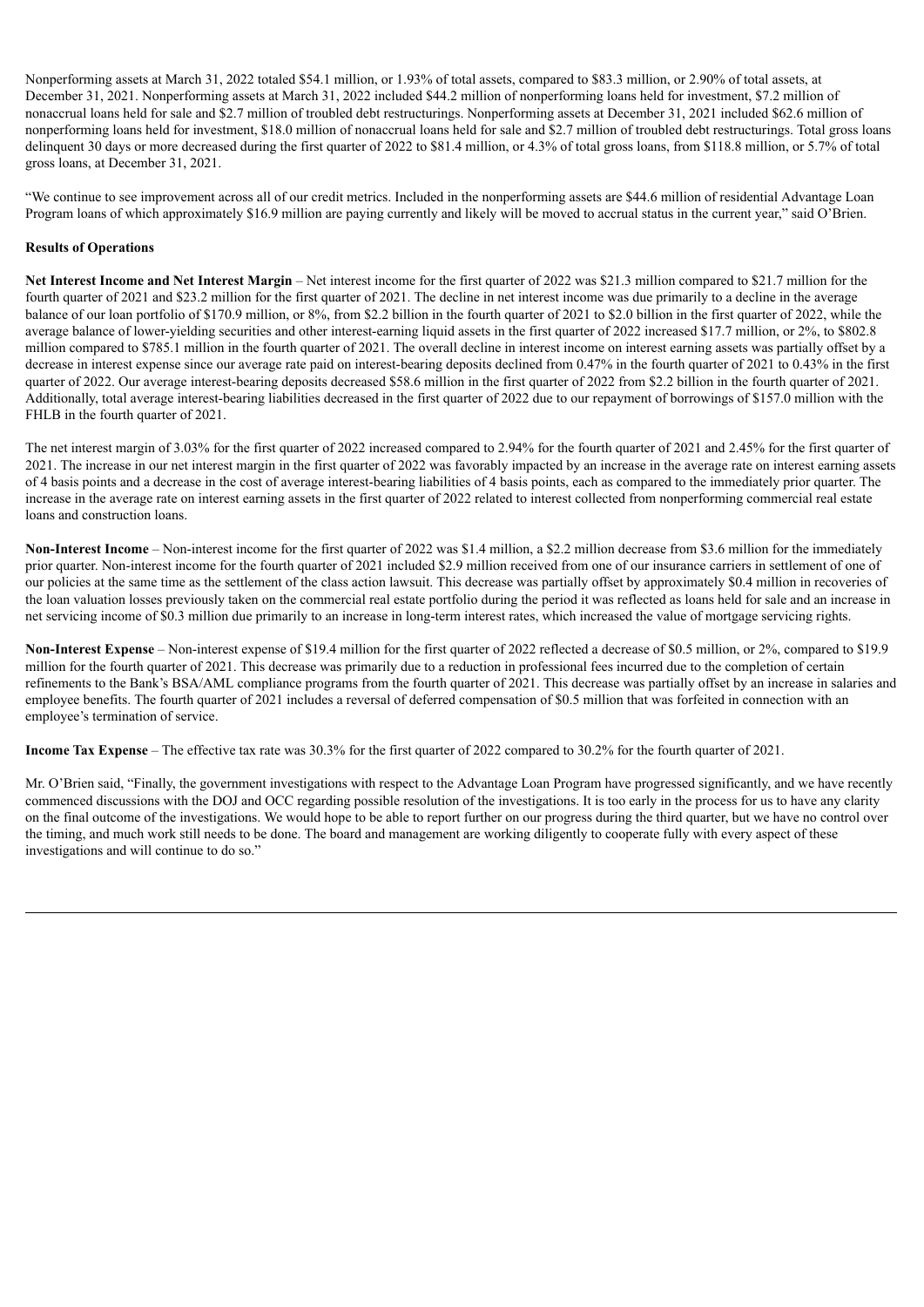#### **Conference Call and Webcast**

Management will host a conference call on Monday, May 2, 2022 at 1:00 p.m. Eastern Time to discuss the Company's unaudited financial results for the quarter ended March 31, 2022. The conference call number for U.S. participants is (833) 535-2201 and the conference call number for participants outside the United States is (412) 902-6744. Additionally, interested parties can listen to a live webcast of the call in the "Investor Relations" section of the Company's website at *www.sterlingbank.com.* An archived version of the webcast will be available in the same location shortly after the live call has ended.

A replay of the conference call may be accessed through May 9, 2022 by dialing (877) 344-7529, using conference ID number 8158471.

#### **About Sterling Bancorp, Inc.**

Sterling Bancorp, Inc. is a unitary thrift holding company. Its wholly owned subsidiary, Sterling Bank and Trust, F.S.B., has primary branch operations in San Francisco and Los Angeles, California and New York City. Sterling offers a range of loan products to the residential and commercial markets, as well as retail and business banking services. Sterling also has an operations center and a branch in Southfield, Michigan. For additional information, please visit the Company's website at http://www.sterlingbank.com.

#### **Forward-Looking Statements**

This press release contains certain statements that are, or may be deemed to be, "forward-looking statements" within the meaning of Section 27A of the Securities Act of 1933, as amended, and Section 21E of the Securities Exchange Act of 1934, as amended, regarding the Company's plans, expectations, thoughts, beliefs, estimates, goals and outlook for the future that are intended to be covered by the protections provided under the Private Securities Litigation Reform Act of 1995. These forward-looking statements reflect our current views with respect to, among other things, future events and our financial performance. These statements are often, but not always, made through the use of words or phrases such as "may," "might," "should," "could," "predict," "potential," "believe," "expect," "attribute," "continue," "will," "anticipate," "seek," "estimate," "intend," "plan," "projection," "goal," "target," "outlook," "aim," "would" and "annualized," or the negative versions of those words or other comparable words or phrases of a future or forward-looking nature. These forward-looking statements are not historical facts, and they are based on current expectations, estimates and projections about our industry, management's beliefs and certain assumptions made by management, many of which, by their nature, are inherently uncertain and beyond our control. Accordingly, we caution you that any such forward-looking statements are not guarantees of future performance and are subject to risks, assumptions, estimates and uncertainties that are difficult to predict. The risks, uncertainties and other factors detailed from time to time in our public filings, including those included in the disclosures under the headings "Cautionary Note Regarding Forward-Looking Statements" and "Risk Factors" in our Annual Report on Form 10-K filed with the Securities and Exchange Commission on March 31, 2022, subsequent periodic reports and future periodic reports, could affect future results and events, causing those results and events to differ materially from those views expressed or implied in the Company's forward-looking statements. Should one or more of the foregoing risks materialize, or should underlying assumptions prove incorrect, actual results or outcomes may vary materially from those projected in, or implied by, such forward-looking statements. Accordingly, you should not place undue reliance on any such forwardlooking statements. The Company disclaims any obligation to update, revise, or correct any forward-looking statements based on the occurrence of future events, the receipt of new information or otherwise.

#### **Investor Contact:**

Sterling Bancorp, Inc. Karen Knott Executive Vice President and Chief Financial Officer (248) 359-6624 kzaborney@sterlingbank.com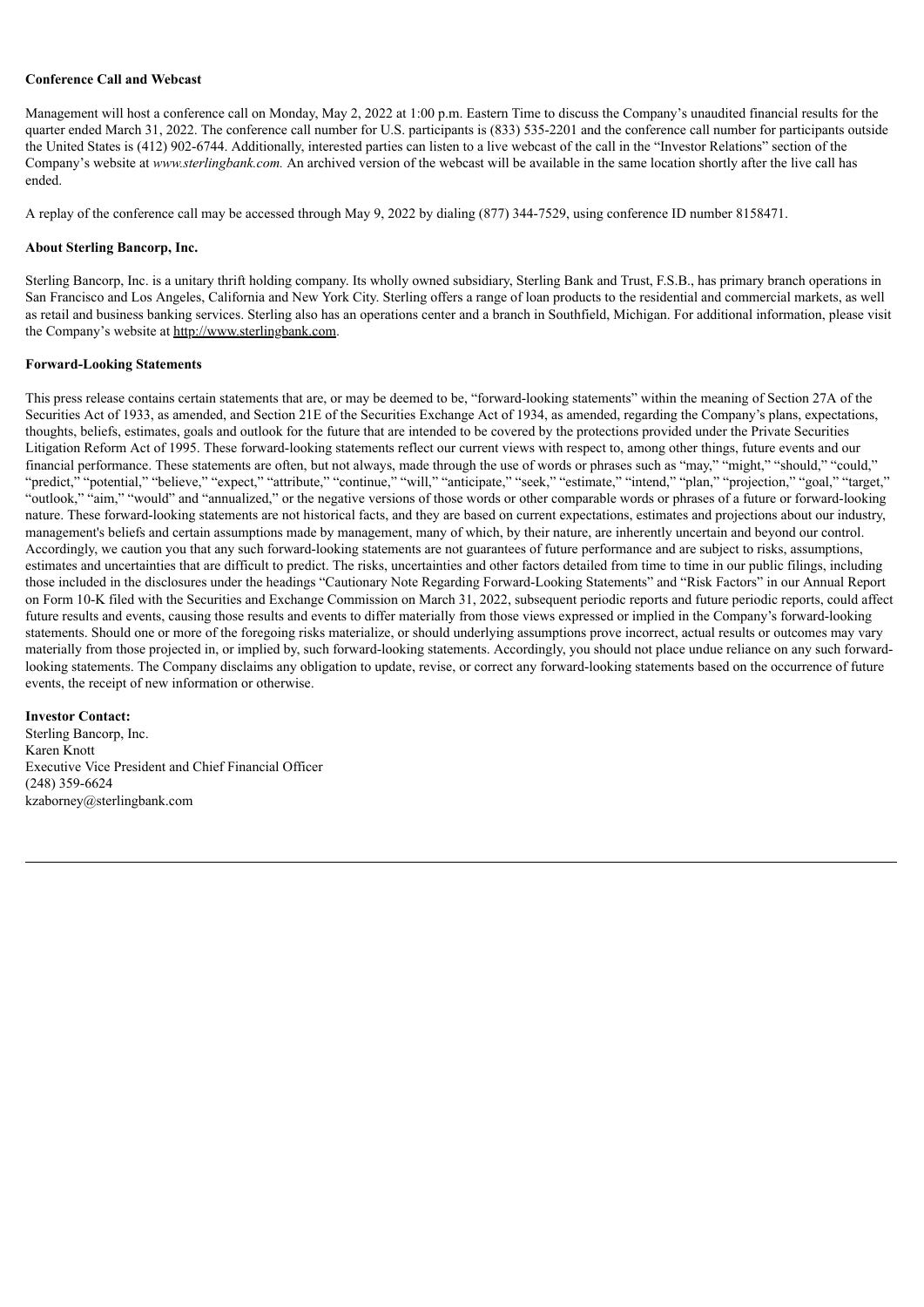#### **Sterling Bancorp, Inc. Consolidated Financial Highlights (Unaudited)**

|                                                                                        | At and for the Three Months Ended |            |               |           |              |           |  |  |  |
|----------------------------------------------------------------------------------------|-----------------------------------|------------|---------------|-----------|--------------|-----------|--|--|--|
|                                                                                        |                                   | March 31,  | December 31,  |           |              | March 31, |  |  |  |
| (dollars in thousands, except per share data)                                          |                                   | 2022       |               | 2021      | 2021         |           |  |  |  |
| Net income                                                                             | \$                                | 5,260      | \$            | 8,056     | \$           | 2,325     |  |  |  |
| Income per share, diluted                                                              | \$                                | 0.10       | \$            | 0.16      | \$           | 0.05      |  |  |  |
| Net interest income                                                                    | \$                                | 21,272     | $\mathsf{\$}$ | 21,718    | \$           | 23,227    |  |  |  |
| Net interest margin                                                                    |                                   | 3.03%      |               | 2.94%     |              | 2.45%     |  |  |  |
| Non-interest income                                                                    | \$                                | 1,411      | \$            | 3,564     | \$           | 453       |  |  |  |
| Non-interest expense                                                                   | \$                                | 19,423     | \$            | 19,864    | \$           | 21,334    |  |  |  |
| Loans, net of allowance for loan losses                                                | \$                                | 1,822,186  | $\mathbb{S}$  | 1,956,266 | \$           | 2,389,599 |  |  |  |
| Total deposits <sup><math>(1)</math></sup>                                             | \$                                | 2,200,172  | \$            | 2,261,735 | \$           | 2,914,762 |  |  |  |
| Nonperforming loans                                                                    | \$                                | 44,229     | $\mathbf S$   | 62,654    | $\mathbf{s}$ | 83,578    |  |  |  |
| Allowance for loan losses to total loans                                               |                                   | 2.80%      |               | 2.81%     |              | 2.92%     |  |  |  |
| Allowance for loan losses to nonaccrual loans                                          |                                   | 119%       |               | 90%       |              | 86%       |  |  |  |
| Nonaccrual loans to total loans outstanding                                            |                                   | 2.36%      |               | 3.11%     |              | 3.39%     |  |  |  |
| Net charge offs (recoveries) during the period to average loans outstanding during the |                                   |            |               |           |              |           |  |  |  |
| period                                                                                 |                                   | $(0.01)\%$ |               | 0.35%     |              | (0.01)%   |  |  |  |
| Provision (recovery) for loan losses                                                   | \$                                | (4,289)    | \$            | (6,119)   | \$           | (737)     |  |  |  |
| Net charge offs (recoveries)                                                           | \$                                | (196)      | \$            | 7,571     | \$           | (221)     |  |  |  |
| Return on average assets                                                               |                                   | 0.74%      |               | 1.07%     |              | 0.24%     |  |  |  |
| Return on average shareholders' equity                                                 |                                   | 6.08%      |               | 9.49%     |              | 2.87%     |  |  |  |
| Efficiency ratio                                                                       |                                   | 85.63%     |               | 78.57%    |              | 90.09%    |  |  |  |
| <b>Capital Ratios</b>                                                                  |                                   |            |               |           |              |           |  |  |  |
| <b>Regulatory and Other Capital Ratios-Consolidated:</b>                               |                                   |            |               |           |              |           |  |  |  |
| Total adjusted capital to risk-weighted assets                                         |                                   | 23.21%     |               | 29.02%    |              | 23.52%    |  |  |  |
| Tier 1 (core) capital to risk-weighted assets                                          |                                   | 19.72%     |               | 24.08%    |              | 18.48%    |  |  |  |
| Common Equity Tier 1 (CET1)                                                            |                                   | 19.72%     |               | 24.08%    |              | 18.48%    |  |  |  |
| Tier 1 (core) capital to adjusted tangible assets (leverage ratio)                     |                                   | 12.23%     |               | 11.47%    |              | 8.34%     |  |  |  |
| <b>Regulatory and Other Capital Ratios-Bank:</b>                                       |                                   |            |               |           |              |           |  |  |  |
| Total adjusted capital to risk-weighted assets                                         |                                   | 23.29%     |               | 28.07%    |              | 22.66%    |  |  |  |
| Tier 1 (core) capital to risk-weighted assets                                          |                                   | 22.02%     |               | 26.79%    |              | 21.37%    |  |  |  |
| Common Equity Tier 1 (CET1)                                                            |                                   | 22.02%     |               | 26.79%    |              | 21.37%    |  |  |  |
| Tier 1 (core) capital to adjusted tangible assets (leverage ratio)                     |                                   | 13.65%     |               | 12.77%    |              | 9.60%     |  |  |  |
|                                                                                        |                                   |            |               |           |              |           |  |  |  |

 $\overline{^{(1)}$  Refer to note to the condensed consolidated balance sheets.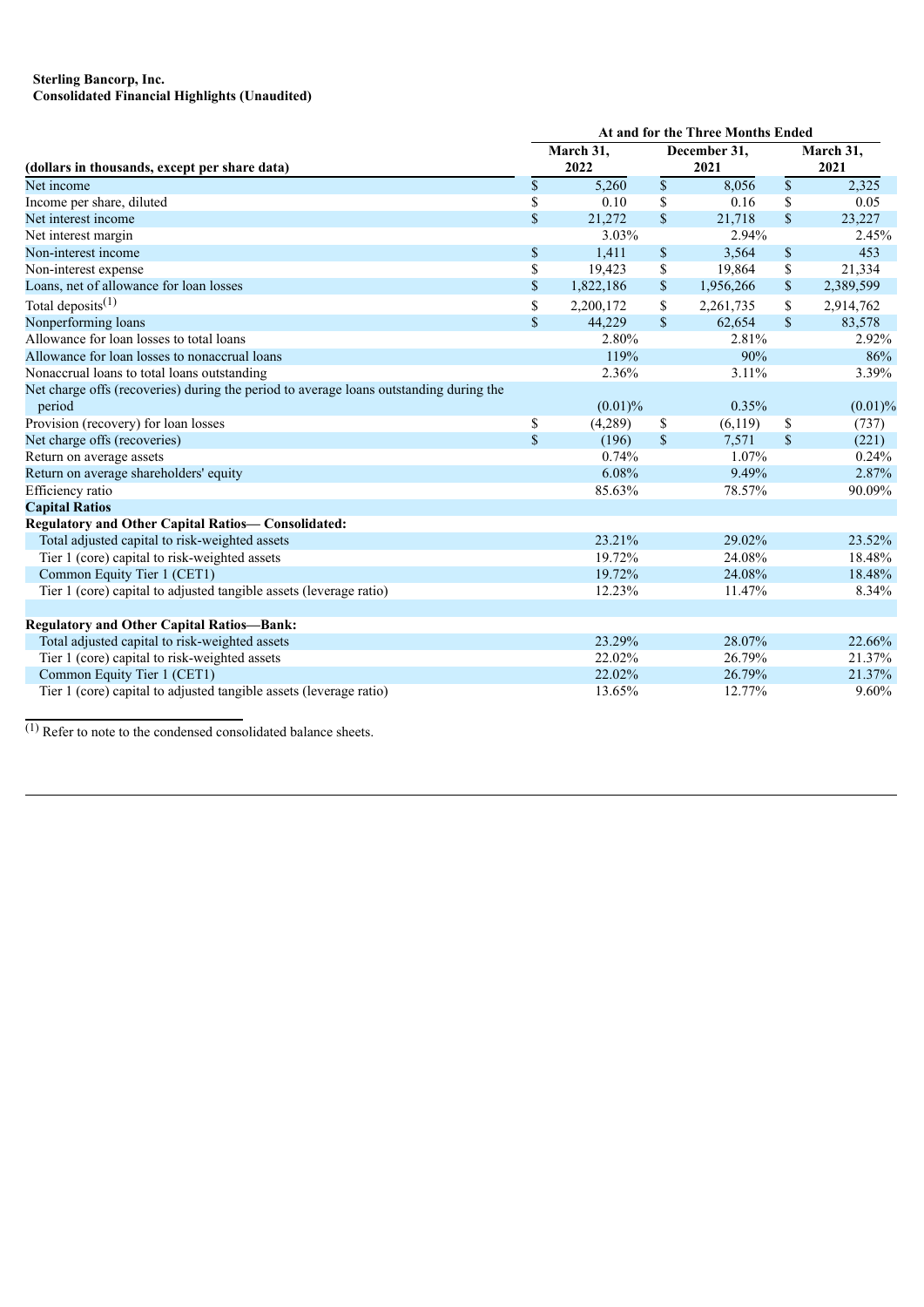#### **Sterling Bancorp, Inc. Condensed Consolidated Balance Sheets (Unaudited)**

| (dollars in thousands)                                                                                                                         |             | March 31,<br>2022 |               | December 31,<br>2021 | $\frac{0}{0}$<br>change | March 31,<br>2021 | $\frac{0}{0}$<br>change |
|------------------------------------------------------------------------------------------------------------------------------------------------|-------------|-------------------|---------------|----------------------|-------------------------|-------------------|-------------------------|
| <b>Assets</b>                                                                                                                                  |             |                   |               |                      |                         |                   |                         |
| Cash and due from banks                                                                                                                        | \$          | 486,743 \$        |               | 411,676              | 18% \$                  | 873,223           | (44)%                   |
| Interest-bearing time deposits with other banks                                                                                                |             | 1,183             |               | 1,183                | $0\%$                   | 5,528             | (79)%                   |
| Investment securities                                                                                                                          |             | 364,361           |               | 313,879              | 16%                     | 259,686           | 40%                     |
| Loans held for sale                                                                                                                            |             | 12,230            |               | 64,987               | (81)%                   | 19,848            | (38)%                   |
| Loans, net of allowance for loan losses of \$52,455, \$56,548 and \$71,871                                                                     |             | 1,822,186         |               | 1,956,266            | (7)%                    | 2,389,599         | $(24)\%$                |
| Accrued interest receivable                                                                                                                    |             | 6,655             |               | 7,696                | (14)%                   | 10,439            | $(36)\%$                |
| Mortgage servicing rights, net                                                                                                                 |             | 2,888             |               | 2,722                | $6\%$                   | 4,626             | (38)%                   |
| Leasehold improvements and equipment, net                                                                                                      |             | 7,144             |               | 7,421                | (4)%                    | 9,085             | $(21)\%$                |
| Operating lease right-of-use assets                                                                                                            |             | 17,210            |               | 18,184               | (5)%                    | 18,791            | $(8)\%$                 |
| Federal Home Loan Bank stock, at cost                                                                                                          |             | 20,288            |               | 22,950               | (12)%                   | 22,950            | (12)%                   |
| Cash surrender value of bank-owned life insurance                                                                                              |             | 33,163            |               | 33,033               | $0\%$                   | 32,631            | 2%                      |
| Deferred tax asset, net                                                                                                                        |             | 20,865            |               | 21,426               | $(3)\%$                 | 24,104            | (13)%                   |
| Other assets                                                                                                                                   |             | 14,213            |               | 15,407               | (8)%                    | 23,517            | (40)%                   |
| Total assets                                                                                                                                   | \$          | 2,809,129 \$      |               | 2,876,830            | $(2)\%$                 | 3,694,027         | (24)%                   |
| <b>Liabilities</b>                                                                                                                             |             |                   |               |                      |                         |                   |                         |
|                                                                                                                                                |             |                   |               |                      |                         |                   |                         |
| Noninterest-bearing deposits $(1)$                                                                                                             | \$          | 64,944 \$         |               | 63,760               | $2\%$ \$                | 65,320            | (1)%                    |
| Interest-bearing deposits <sup>(2)</sup>                                                                                                       |             | 2,135,228         |               | 2,197,975            | $(3)\%$                 | 2,771,407         | (23)%                   |
| Deposits held for sale $^{(3)}$                                                                                                                |             |                   |               |                      |                         | 78,035            | (100)%                  |
| Total deposits                                                                                                                                 |             | 2,200,172         |               | 2,261,735            | $\sqrt{(3)}\%$          | 2,914,762         | $(25)\%$                |
| Federal Home Loan Bank borrowings                                                                                                              |             | 150,000           |               | 150,000              | $0\%$                   | 318,000           | (53)%                   |
| Subordinated notes, net                                                                                                                        |             | 65,326            |               | 65,343               | $0\%$                   | 65,384            | $0\%$                   |
| Operating lease liabilities                                                                                                                    |             | 18,421            |               | 19,400               | $(5)\%$                 | 20,056            | $(8)\%$                 |
| Accrued expenses and other liabilities $(1)(2)$                                                                                                |             | 33,804            |               | 36,725               | $(8)\%$                 | 53,909            | (37)%                   |
| <b>Total liabilities</b>                                                                                                                       |             | 2,467,723         |               | 2,533,203            | (3)%                    | 3,372,111         | (27)%                   |
| <b>Shareholders' Equity</b>                                                                                                                    |             |                   |               |                      |                         |                   |                         |
| Preferred stock, authorized 10,000,000 shares; no shares issued and<br>outstanding                                                             |             |                   |               |                      |                         |                   |                         |
| Common stock, no par value, authorized 500,000,000 shares; issued and<br>outstanding 50,496,833 shares at March 31, 2022, 50,460,932 shares at |             |                   |               |                      |                         |                   |                         |
| December 31, 2021 and 50,009,407 shares at March 31, 2021                                                                                      |             | 82,157            |               | 82,157               | $0\%$                   | 80,807            | 2%                      |
| Additional paid-in capital                                                                                                                     |             | 14,186            |               | 14,124               | $0\%$                   | 13,603            | 4%                      |
| Retained earnings                                                                                                                              |             | 253,503           |               | 248,243              | 2%                      | 227,178           | 12%                     |
| Accumulated other comprehensive income (loss)                                                                                                  |             | (8,440)           |               | (897)                | N/M                     | 328               | N/M                     |
| Total shareholders' equity                                                                                                                     |             | 341,406           |               | 343,627              | (1)%                    | 321,916           | $\overline{6}\%$        |
| Total liabilities and shareholders' equity                                                                                                     | $\mathbf S$ | 2,809,129         | <sup>\$</sup> | 2,876,830            | $(2)\%$                 | 3,694,027         | (24)%                   |

N/M- not meaningful

 $(1)$  (2) Certain prior period amounts have been reclassified to conform with the current period presentation. The Company has (1) reclassified custodial escrow balances maintained with serviced loans of \$3,991 from accrued expenses and other liabilities to non-interest bearing deposits and (2) reclassified accrued interest on outstanding time deposits of \$21,539 from accrued expenses and other liabilities to interest-bearing deposits in the condensed consolidated balance sheet at March 31, 2021.

(3) Deposits held for sale were transferred on the sale of the Bellevue, Washington Branch on July 23, 2021.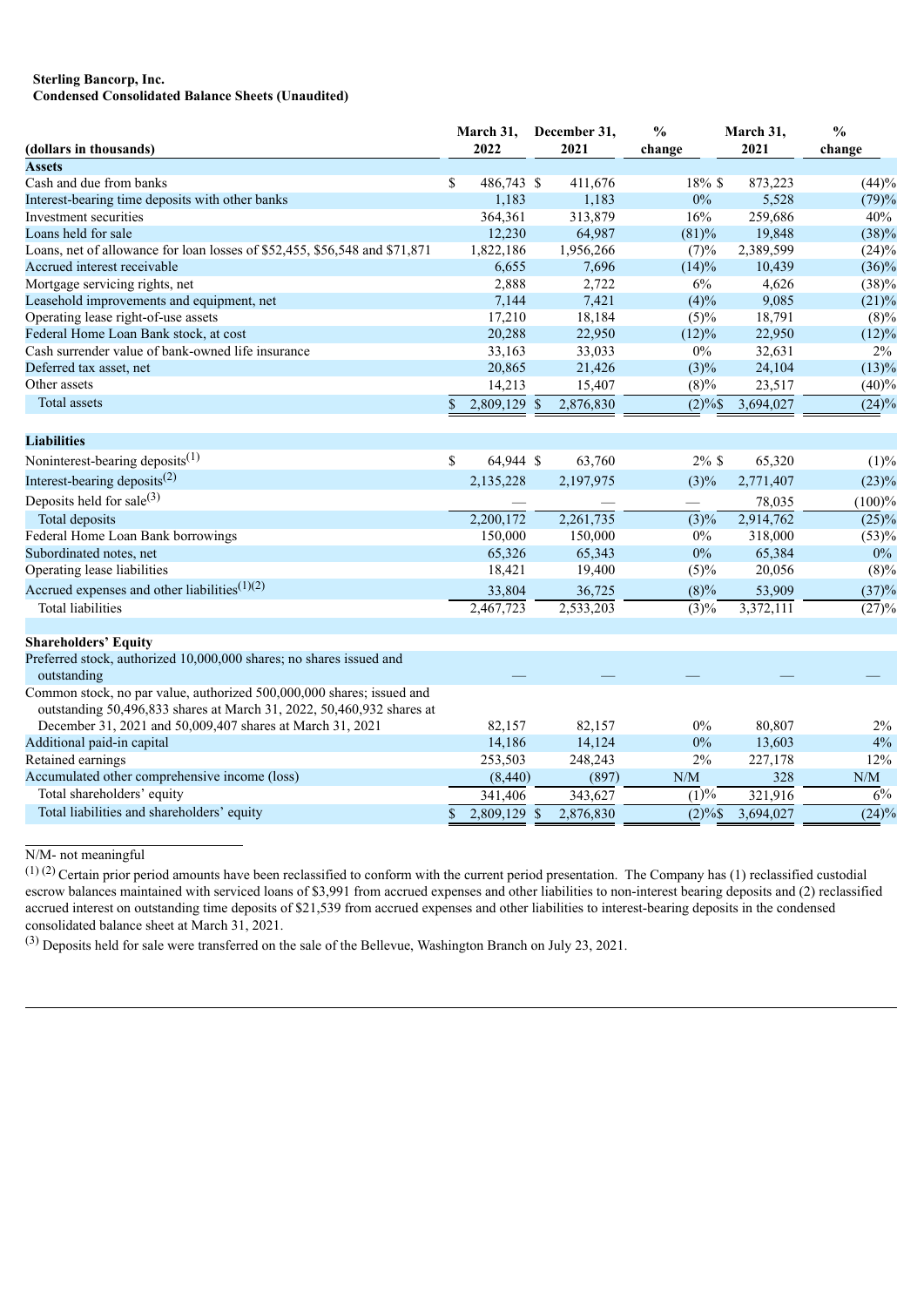# **Sterling Bancorp, Inc.**

**Condensed Consolidated Statements of Income (Unaudited)**

|                                                                      | <b>Three Months Ended</b> |                      |      |              |                          |            |                                               |  |  |  |
|----------------------------------------------------------------------|---------------------------|----------------------|------|--------------|--------------------------|------------|-----------------------------------------------|--|--|--|
|                                                                      |                           | March 31,            |      | December 31, | $\overline{\frac{0}{0}}$ | March 31,  | $\frac{0}{0}$                                 |  |  |  |
| (dollars in thousands, except per share amounts)                     |                           | 2022                 | 2021 |              | change                   | 2021       | change                                        |  |  |  |
| Interest income                                                      |                           |                      |      |              |                          |            |                                               |  |  |  |
| Interest and fees on loans                                           | \$                        | 23,868 \$            |      | 25,106       | $(5)\%$                  | 31,294     | $(24)\%$                                      |  |  |  |
| Interest and dividends on investment securities and restricted stock |                           | 835                  |      | 644          | 30%                      | 390        | N/M                                           |  |  |  |
| Other interest                                                       |                           | 215                  |      | 182          | 18%                      | 263        | (18)%                                         |  |  |  |
| Total interest income                                                |                           | 24,918               |      | 25,932       | $\frac{1}{(4)}%$         | 31,947     | $\overline{(22)}\%$                           |  |  |  |
| Interest expense                                                     |                           |                      |      |              |                          |            |                                               |  |  |  |
| Interest on deposits                                                 |                           | 2,330                |      | 2,637        | (12)%                    | 6,702      | (65)%                                         |  |  |  |
| Interest on Federal Home Loan Bank borrowings                        |                           | 352                  |      | 607          | (42)%                    | 838        | (58)%                                         |  |  |  |
| Interest on subordinated notes                                       |                           | 964                  |      | 970          | (1)%                     | 1,180      | $(18)\%$                                      |  |  |  |
| Total interest expense                                               |                           | 3,646                |      | 4,214        | (13)%                    | 8,720      | (58)%                                         |  |  |  |
| Net interest income                                                  |                           | 21,272               |      | 21,718       | $(2)\%$                  | 23,227     | (8)%                                          |  |  |  |
| Provision (recovery) for loan losses                                 |                           | (4,289)              |      | (6, 119)     | 30%                      | (737)      | N/M                                           |  |  |  |
| Net interest income after recovery of loan losses                    |                           | 25,561               |      | 27,837       | $(8)\%$                  | 23,964     | $\frac{1}{7}\%$                               |  |  |  |
| Non-interest income                                                  |                           |                      |      |              |                          |            |                                               |  |  |  |
| Service charges and fees                                             |                           | 122                  |      | 86           | 42%                      | 159        | $(23)\%$                                      |  |  |  |
| Gain on sale of mortgage loans held for sale                         |                           | 197                  |      | 15           | N/M                      | 398        | (51)%                                         |  |  |  |
| Unrealized losses on equity securities                               |                           | (236)                |      | (43)         | N/M                      | (90)       | (2)                                           |  |  |  |
| Net servicing income (loss)                                          |                           | 443                  |      | 161          | N/M                      | (430)      | N/M                                           |  |  |  |
| Income on cash surrender value of bank-owned life insurance          |                           | 328                  |      | 326          | $1\%$                    | 313        | 5%                                            |  |  |  |
| Other                                                                |                           | 557                  |      | 3,019        | (82)%                    | 103        | N/M                                           |  |  |  |
| Total non-interest income                                            |                           | 1,411                |      | 3,564        | (60)%                    | 453        | N/M                                           |  |  |  |
| Non-interest expense                                                 |                           |                      |      |              |                          |            |                                               |  |  |  |
| Salaries and employee benefits                                       |                           | 9,617                |      | 8,920        | 8%                       | 7,848      | 23%                                           |  |  |  |
| Occupancy and equipment                                              |                           | 2,142                |      | 2,268        | $(6)\%$                  | 2,196      | $(2)\%$                                       |  |  |  |
| Professional fees                                                    |                           | 5,157                |      | 6,209        | (17)%                    | 8,755      | (41)%                                         |  |  |  |
| FDIC assessments                                                     |                           | 369                  |      | 393          | $(6)\%$                  | 719        | (49)%                                         |  |  |  |
| Data processing                                                      |                           | 805                  |      | 711          | 13%                      | 346        | N/M                                           |  |  |  |
| Net recovery of mortgage repurchase liability                        |                           | (213)                |      | (271)        | 21%                      | (153)      | (39)%                                         |  |  |  |
| Other                                                                |                           | 1,546                |      | 1,634        | (5)%                     | 1,623      | (5)%                                          |  |  |  |
| Total non-interest expense                                           |                           | 19,423               |      | 19,864       | $(2)\%$                  | 21,334     | (9)%                                          |  |  |  |
| Income before income taxes                                           |                           | 7,549                |      | 11,537       | $\sqrt{(35)}\%$          | 3,083      | N/M                                           |  |  |  |
| Income tax expense                                                   |                           | 2,289                |      | 3,481        | (34)%                    | 758        | N/M                                           |  |  |  |
| Net income                                                           | $\boldsymbol{\$}$         | 5,260 \$             |      | 8,056        | $(35) \%$ \$             | 2,325      | $\ensuremath{\text{N}}/\ensuremath{\text{M}}$ |  |  |  |
| Income per share, basic and diluted                                  | $\overline{\mathbb{S}}$   | $\overline{0.10}$ \$ |      | 0.16         | $\overline{\$}$          | 0.05       |                                               |  |  |  |
| Weighted average common shares outstanding:                          |                           |                      |      |              |                          |            |                                               |  |  |  |
| <b>Basic</b>                                                         |                           | 50, 191, 288         |      | 50,167,295   |                          | 49,851,202 |                                               |  |  |  |
| Diluted                                                              |                           | 50,406,123           |      | 50,316,155   |                          | 49,912,860 |                                               |  |  |  |

N/M- not meaningful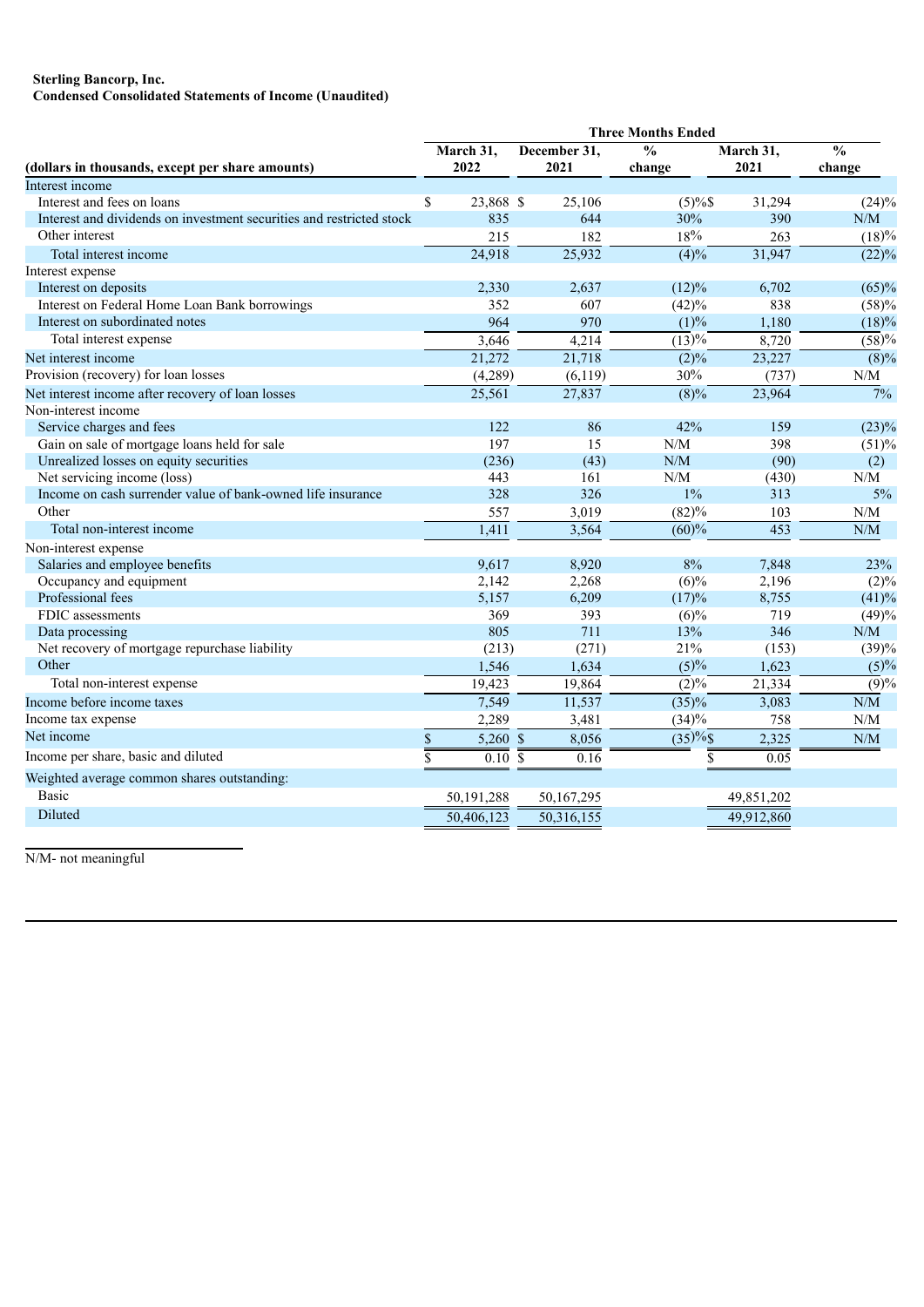# **Sterling Bancorp, Inc. Selected Financial Data (Unaudited)**

|                                              |           | <b>Three Months Ended</b> |           |  |  |  |  |  |  |
|----------------------------------------------|-----------|---------------------------|-----------|--|--|--|--|--|--|
|                                              | March 31, | December 31,              | March 31, |  |  |  |  |  |  |
| <b>Performance Ratios:</b>                   | 2022      | 2021                      | 2021      |  |  |  |  |  |  |
| Return on average assets                     | $0.74\%$  | 1.07%                     | $0.24\%$  |  |  |  |  |  |  |
| Return on average shareholders' equity       | $6.08\%$  | 9.49%                     | 2.87%     |  |  |  |  |  |  |
| Yield on average interest earning assets     | $3.55\%$  | $3.51\%$                  | 3.36%     |  |  |  |  |  |  |
| Cost of average interest-bearing liabilities | $0.62\%$  | $0.66\%$                  | $1.05\%$  |  |  |  |  |  |  |
| Net interest spread                          | 2.93%     | 2.85%                     | 2.31%     |  |  |  |  |  |  |
| Net interest margin                          | $3.03\%$  | 2.94%                     | 2.45%     |  |  |  |  |  |  |
| Efficiency ratio <sup>(1)</sup>              | 85.63%    | 78.57%                    | 90.09%    |  |  |  |  |  |  |

 $\frac{1}{10}$  Efficiency Ratio is computed as the ratio of non-interest expense divided by the sum of net interest income and non-interest income.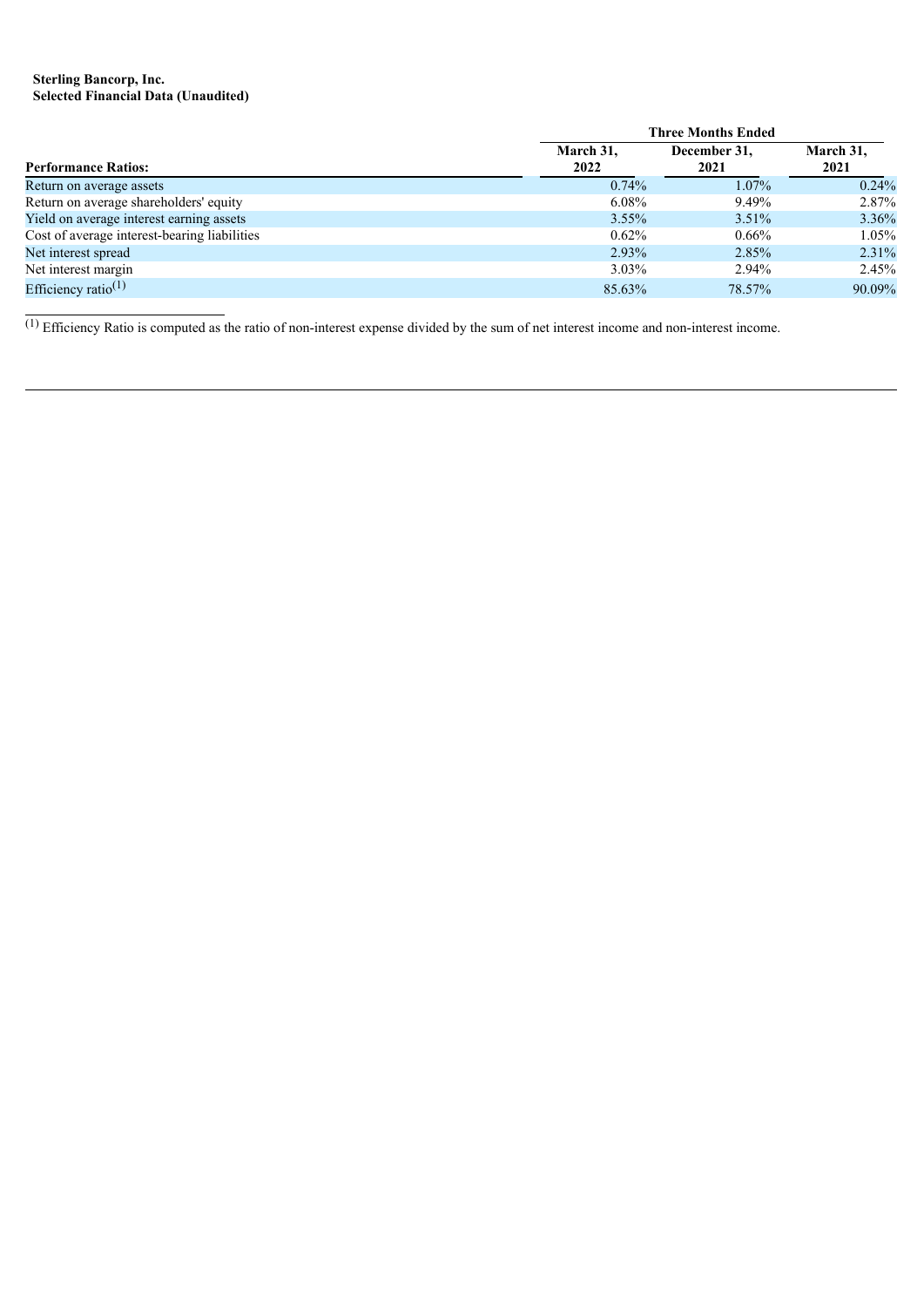# **Sterling Bancorp, Inc.**

**Yield Analysis and Net Interest Income (Unaudited)**

|                                             | <b>Three Months Ended</b> |                 |                           |                           |                   |                           |                           |                 |                           |  |  |  |  |
|---------------------------------------------|---------------------------|-----------------|---------------------------|---------------------------|-------------------|---------------------------|---------------------------|-----------------|---------------------------|--|--|--|--|
|                                             |                           | March 31, 2022  |                           |                           | December 31, 2021 |                           |                           | March 31, 2021  |                           |  |  |  |  |
| (dollars in thousands)                      | Average<br><b>Balance</b> | <b>Interest</b> | Average<br>Yield/<br>Rate | Average<br><b>Balance</b> | Interest          | Average<br>Yield/<br>Rate | Average<br><b>Balance</b> | <b>Interest</b> | Average<br>Yield/<br>Rate |  |  |  |  |
| <b>Interest-earning assets</b>              |                           |                 |                           |                           |                   |                           |                           |                 |                           |  |  |  |  |
| Loans <sup>(1)</sup>                        |                           |                 |                           |                           |                   |                           |                           |                 |                           |  |  |  |  |
| Residential real estate and other consumer  | $$1.660.692$ \$           | 18,278          | 4.40%\$                   | 1,775,663 \$              | 19,593            | $4.41\%$ \$               | 2,006,112 \$              | 24,596          | 4.90%                     |  |  |  |  |
| Commercial real estate                      | 247,044                   | 3,436           | 5.56%                     | 281,844                   | 3,351             | 4.76%                     | 256,610                   | 3,183           | 4.96%                     |  |  |  |  |
| Construction                                | 95,123                    | 2,149           | 9.04%                     | 114,974                   | 2,139             | 7.44%                     | 198,628                   | 3,412           | 6.87%                     |  |  |  |  |
| Commercial lines of credit                  | 350                       | 5               | 5.71%                     | 1,622                     | 23                | 5.67%                     | 5,687                     | 103             | 7.24%                     |  |  |  |  |
| <b>Total loans</b>                          | 2,003,209                 | 23,868          | 4.77%                     | 2,174,103                 | 25,106            | 4.62%                     | 2,467,037                 | 31,294          | 5.07%                     |  |  |  |  |
| Securities, includes restricted stock $(2)$ | 350,150                   | 835             | 0.95%                     | 300.435                   | 644               | 0.86%                     | 312.969                   | 390             | 0.50%                     |  |  |  |  |
| Other interest-earning assets               | 452,651                   | 215             | 0.19%                     | 484,631                   | 182               | 0.15%                     | 1,017,642                 | 263             | 0.10%                     |  |  |  |  |
| Total interest-earning assets               | 2,806,010                 | 24,918          | $3.55\%$                  | 2,959,169                 | 25,932            | 3.51%                     | 3,797,648                 | 31,947          | 3.36%                     |  |  |  |  |
| <b>Noninterest-earning assets</b>           |                           |                 |                           |                           |                   |                           |                           |                 |                           |  |  |  |  |
| Cash and due from banks                     | 4,016                     |                 |                           | 4,216                     |                   |                           | 7,806                     |                 |                           |  |  |  |  |
| Other assets                                | 43,322                    |                 |                           | 36,201                    |                   |                           | 42,969                    |                 |                           |  |  |  |  |
| Total assets                                | \$2,853,348               |                 |                           | \$2,999,586               |                   |                           | \$3,848,423               |                 |                           |  |  |  |  |
| <b>Interest-bearing liabilities</b>         |                           |                 |                           |                           |                   |                           |                           |                 |                           |  |  |  |  |
| Money market, savings and NOW               | $$1,310,848$ \$           | 707             | $0.22\%$ \$               | 1,304,133 \$              | 711               | $0.22\%$ \$               | 1,382,390 \$              | 935             | 0.27%                     |  |  |  |  |
| Time deposits $(3)$                         | 861,785                   | 1,623           | 0.76%                     | 927,129                   | 1,926             | 0.82%                     | 1,615,949                 | 5,767           | 1.45%                     |  |  |  |  |
| Total interest-bearing deposits             | 2,172,633                 | 2,330           | 0.43%                     | 2,231,262                 | 2,637             | 0.47%                     | 2,998,339                 | 6,702           | 0.91%                     |  |  |  |  |
| <b>FHLB</b> borrowings                      | 150,000                   | 352             | 0.94%                     | 233,413                   | 607               | 1.02%                     | 318,013                   | 838             | 1.05%                     |  |  |  |  |
| Subordinated notes, net                     | 65,337                    | 964             | 5.90%                     | 65,354                    | 970               | 5.94%                     | 65,358                    | 1,180           | 7.22%                     |  |  |  |  |
| <b>Total borrowings</b>                     | 215,337                   | 1,316           | 2.44%                     | 298,767                   | 1,577             | 2.07%                     | 383,371                   | 2,018           | 2.11%                     |  |  |  |  |
| Total interest-bearing liabilities          | 2,387,970                 | 3,646           | $0.62\%$                  | 2,530,029                 | 4,214             | 0.66%                     | 3,381,710                 | 8,720           | 1.05%                     |  |  |  |  |
| <b>Noninterest-bearing liabilities</b>      |                           |                 |                           |                           |                   |                           |                           |                 |                           |  |  |  |  |
| Demand deposits <sup>(4)</sup>              | 64,119                    |                 |                           | 65,083                    |                   |                           | 66,103                    |                 |                           |  |  |  |  |
| Other liabilities <sup>(3)(4)</sup>         | 55,479                    |                 |                           | 64,841                    |                   |                           | 76,603                    |                 |                           |  |  |  |  |
| Shareholders' equity                        | 345,780                   |                 |                           | 339,633                   |                   |                           | 324,007                   |                 |                           |  |  |  |  |
| Total liabilities and shareholders' equity  | 2,853,348                 |                 |                           | 2,999,586                 |                   |                           | 3,848,423                 |                 |                           |  |  |  |  |
| Net interest income and spread $^{(2)}$     |                           | 21,272          | 2.93%                     |                           | 21,718<br>S       | 2.85%                     |                           | 23,227          | 2.31%                     |  |  |  |  |
| Net interest margin $^{(2)}$                |                           |                 | 3.03%                     |                           |                   | 2.94%                     |                           |                 | 2.45%                     |  |  |  |  |

 $\overline{(1)}$  Nonaccrual loans are included in the respective average loan balances. Income, if any, on such loans is recognized on a cash basis.

(2) Interest income does not include taxable equivalence adjustments.

 $(3)$  (4) Certain prior period amounts have been reclassified to conform with the current period presentation. The Company has (3) reclassified accrued interest on outstanding time deposits from other liabilities to interest-bearing deposits and (4) reclassified custodial escrow balances maintained with serviced loans from other liabilities to noninterest-bearing deposits in the average consolidated balance sheet at March 31, 2021.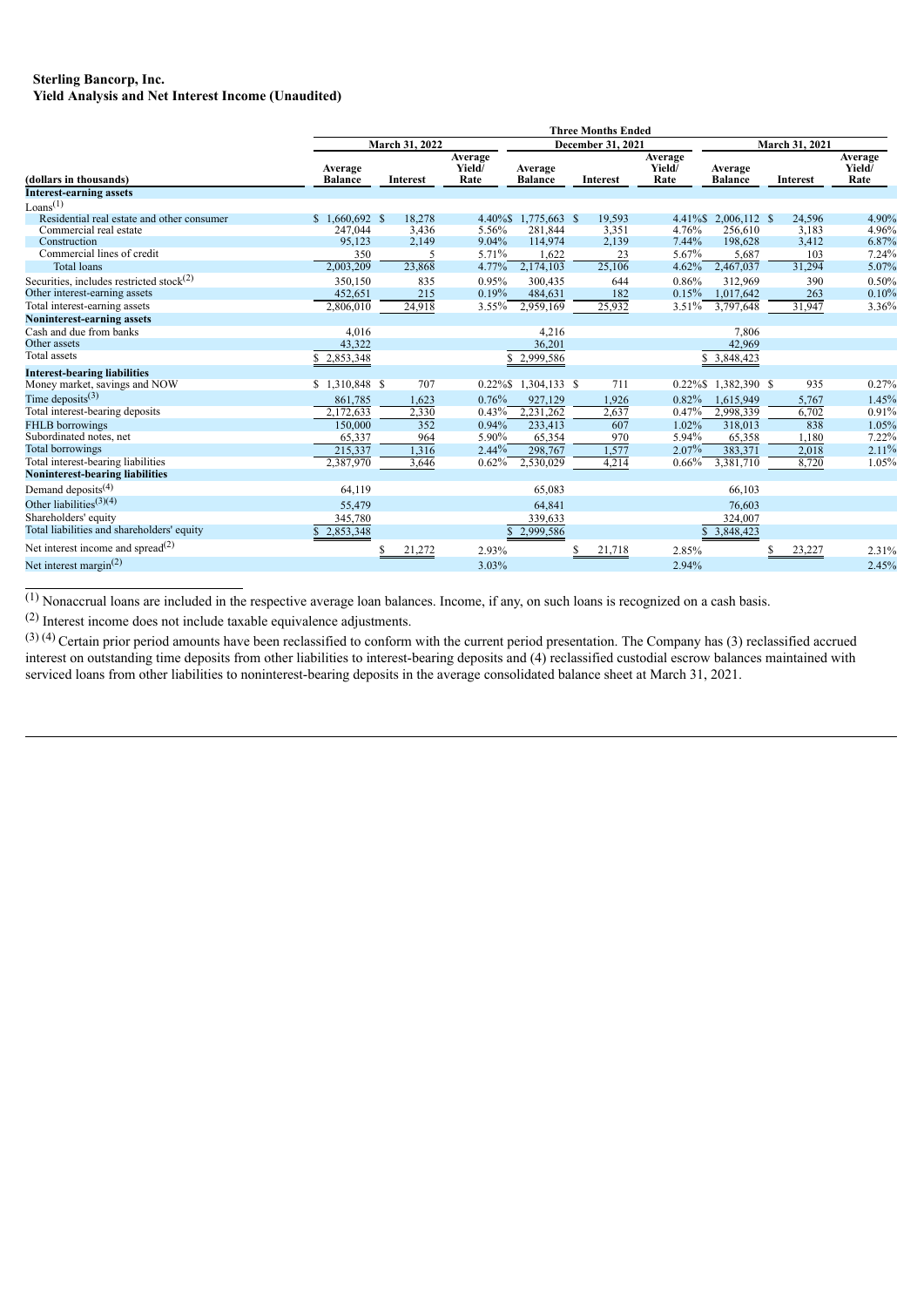#### **Sterling Bancorp, Inc. Loan Composition (Unaudited)**

|                                 |   | March 31. |    | December 31. | $\frac{6}{6}$ |      | March 31, | $\frac{0}{0}$ |
|---------------------------------|---|-----------|----|--------------|---------------|------|-----------|---------------|
| (dollars in thousands)          |   | 2022      |    | 2021         | change        | 2021 |           | change        |
| Residential real estate         | ж | 1,580,759 | ъ. | 1,704,231    | (7)%          | ъ    | 2,008,439 | $(21)\%$      |
| Commercial real estate          |   | 219,767   |    | 201,240      | 9%            |      | 263,508   | (17)%         |
| Construction                    |   | 73,778    |    | 106,759      | $(31)\%$      |      | 184,490   | (60)%         |
| Commercial lines of credit      |   | 334       |    | 363          | $(8)\%$       |      | 5,029     | (93)%         |
| Other consumer                  |   |           |    | 221          | (99)%         |      | 4         | (25)%         |
| Total loans held for investment |   | 1,874,641 |    | 2,012,814    | (7)%          |      | 2,461,470 | $(24)\%$      |
| Less: allowance for loan losses |   | (52, 455) |    | (56, 548)    | (7)%          |      | (71, 871) | (27)%         |
| Loans, net                      |   | 1,822,186 |    | 1,956,266    | (7)%          |      | 2,389,599 | $(24)\%$      |
|                                 |   |           |    |              |               |      |           |               |
| Loans held for sale             |   | 12.230    | S  | 64,987       | (81)%         |      | 19,848    | (38)%         |
| Total gross loans               |   | 1,886,871 |    | 2,077,801    | (9)%          |      | 2,481,318 | $(24)\%$      |

# **Sterling Bancorp, Inc.**

**Allowance for Loan Losses (Unaudited)**

|                                      | <b>Three Months Ended</b> |         |  |                      |  |                   |  |  |  |
|--------------------------------------|---------------------------|---------|--|----------------------|--|-------------------|--|--|--|
| (dollars in thousands)               | March 31,<br>2022         |         |  | December 31,<br>2021 |  | March 31,<br>2021 |  |  |  |
| Balance at beginning of period       |                           | 56,548  |  | 70,238               |  | 72,387            |  |  |  |
| Provision (recovery) for loan losses |                           | (4,289) |  | (6,119)              |  | (737)             |  |  |  |
| Charge offs                          |                           |         |  | (7, 921)             |  |                   |  |  |  |
| Recoveries                           |                           | 196     |  | 350                  |  | 221               |  |  |  |
| Balance at end of period             |                           | 52,455  |  | 56,548               |  | 71,871            |  |  |  |

# **Sterling Bancorp, Inc.**

**Deposit Composition (Unaudited)**

| (dollars in thousands)                      | March 31,<br>2022 | December 31,<br>2021 |             | $\frac{0}{0}$<br>change | March 31,<br>2021 |           |            |  | $\frac{0}{0}$<br>change |
|---------------------------------------------|-------------------|----------------------|-------------|-------------------------|-------------------|-----------|------------|--|-------------------------|
| Noninterest-bearing deposits <sup>(1)</sup> | 64,944            |                      | 63,760      | $2\%$                   |                   | 65,320    | (1)%       |  |                         |
| Money Market, Savings and NOW               | 1,319,444         |                      | 1,306,155   | $1\%$                   |                   | 1,292,572 | $2\%$      |  |                         |
| Time deposits <sup>(2)</sup>                | 815.784           |                      | 891,820     | (9)%                    |                   | 1,478,835 | (45)%      |  |                         |
| Deposits held for sale $^{(3)}$             |                   |                      |             |                         |                   | 78.035    | $(100) \%$ |  |                         |
| Total deposits                              | 2,200,172         |                      | 2, 261, 735 | $(3)\%$                 |                   | 2,914,762 | (25)%      |  |                         |

 $\overline{^{(1)}$  The Company has included custodial escrow balances maintained with serviced loans of \$3,991 in noninterest-bearing deposits at March 31, 2021 to conform to the March 31, 2022 and December 31, 2021 presentation.

<sup>(2)</sup> The Company has included accrued interest on outstanding time deposits of \$21,539 in interest-bearing deposits at March 31, 2021 to conform to the March 31, 2022 and December 31, 2021 presentation.

(3) Deposits held for sale were transferred on the sale of the Bellevue, Washington Branch on July 23, 2021.